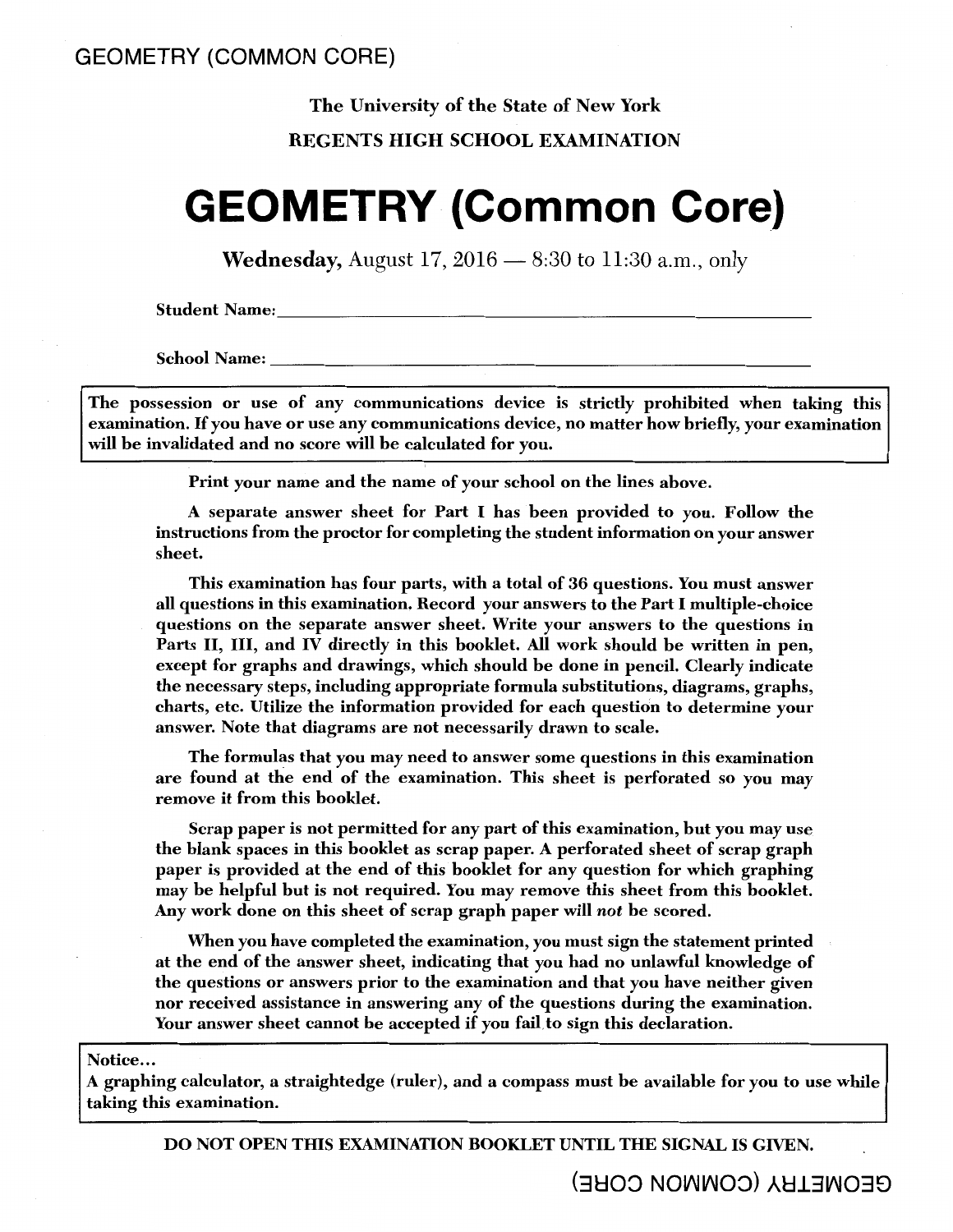#### Part I

Answer all 24 questions in this part. Each correct answer will receive 2 credits. No partial credit will be allowed. Utilize the information provided for each question to determine your answer. Note that diagrams are not necessarily drawn to scale. For each statement or question, choose the word or expression that, of those given, best completes the statement or answers the question. Record your answers on your separate answer sheet. [ 48]

1 In the diagram below, lines  $\ell$ ,  $m$ ,  $n$ , and  $p$  intersect line  $r$ .

Use this space for computations.



Which statement is true?

| $(1)$ $\ell \parallel n$ | $(3)$ m $\parallel p$ |  |
|--------------------------|-----------------------|--|
| (2) $\ell \parallel p$   | $(4)$ m $\parallel$ n |  |

- 2 Which transformation would *not* always produce an image that would be congruent to the original figure?
	- $(1)$  translation ( 3) rotation
	- (2) dilation (4) reflection
- 3 If an equilateral triangle is continuously rotated around one of its medians, which 3-dimensional object is generated?
	- (1) cone (3) prism
	- (2) pyramid (4) sphere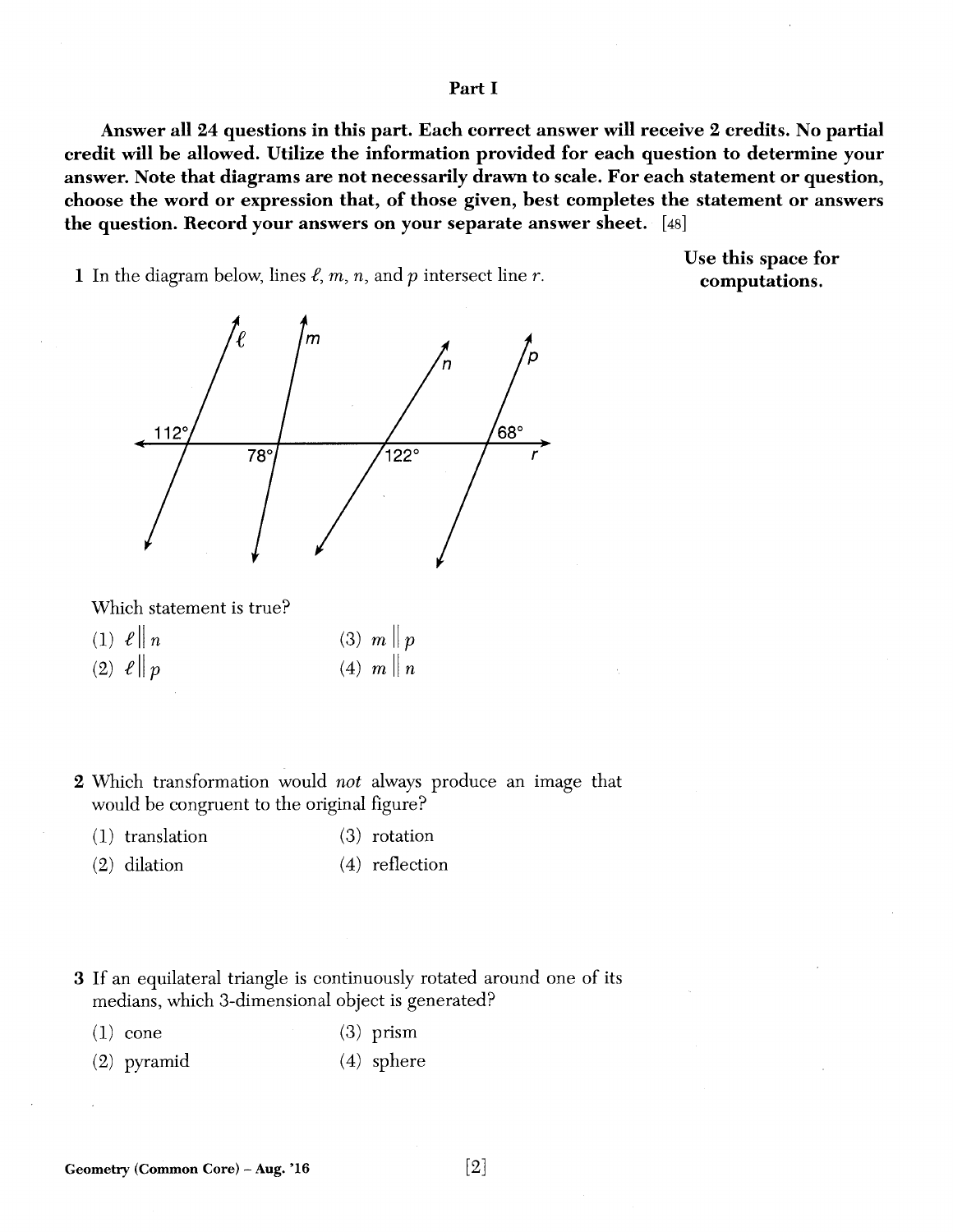4 In the diagram below,  $m\angle BDC = 100^{\circ}$ ,  $m\angle A = 50^{\circ}$ , and  $m\angle DBC = 30^\circ$ .

Use **this** space for **computations.** 



Which statement is true?

- (1)  $\triangle ABD$  is obtuse.
- (2)  $\triangle ABC$  is isosceles.

(4)  $\triangle ABD$  is scalene.

(3)  $m\angle ABD = 80^\circ$ 

 ${\bf 5}$  Which point shown in the graph below is the image of point  $P$  after a counterclockwise rotation of 90° about the origin?

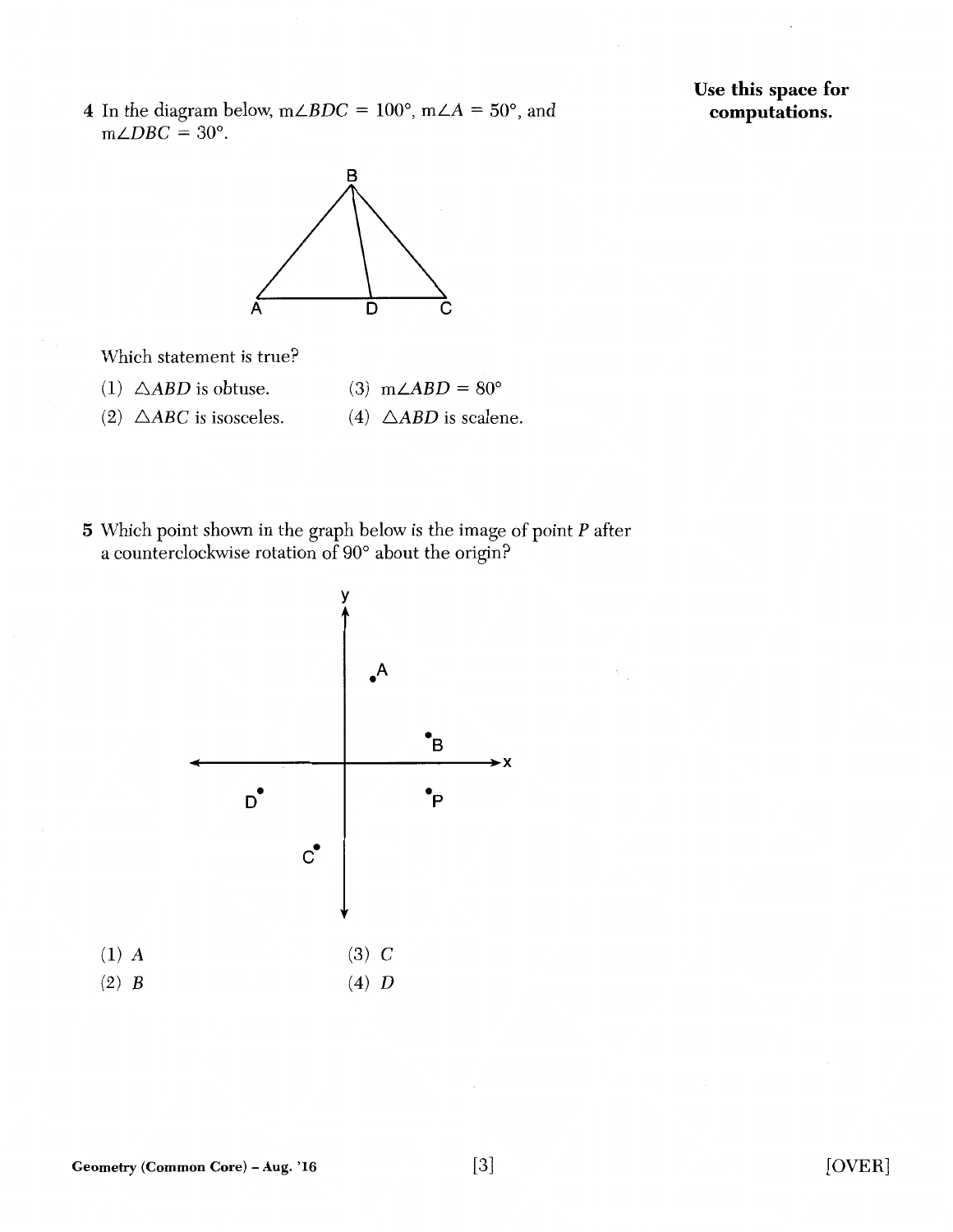## Use this space for computations.

6 In  $\triangle ABC$ , where  $\angle C$  is a right angle,  $\cos A = \frac{\sqrt{21}}{5}$ . What is sin B?

| (1) $\frac{\sqrt{21}}{5}$ | (3) $\frac{2}{5}$         |
|---------------------------|---------------------------|
| (2) $\frac{\sqrt{21}}{2}$ | (4) $\frac{5}{\sqrt{21}}$ |

7 Quadrilateral ABCD with diagonals  $\overline{AC}$  and  $\overline{BD}$  is shown in the diagram below.



Which information is *not* enough to prove ABCD is a parallelogram?

- (1)  $\overline{AB} \cong \overline{CD}$  and  $\overline{AB}$  ||  $\overline{DC}$
- (2)  $\overline{AB} \cong \overline{CD}$  and  $\overline{BC} \cong \overline{DA}$
- (3)  $\overline{AB} \cong \overline{CD}$  and  $\overline{BC}$  ||  $\overline{AD}$
- 
- (4)  $\overline{AB}$  |  $\overline{DC}$  and  $\overline{BC}$  |  $\overline{AD}$
- 8 An equilateral triangle has sides of length 20. To the *nearest tenth,*  what is the height of the equilateral triangle?

| $(1)$ 10.0 |  |  | $(3)$ 17.3 |
|------------|--|--|------------|
|            |  |  |            |

(2) 11.5 (4) 23.l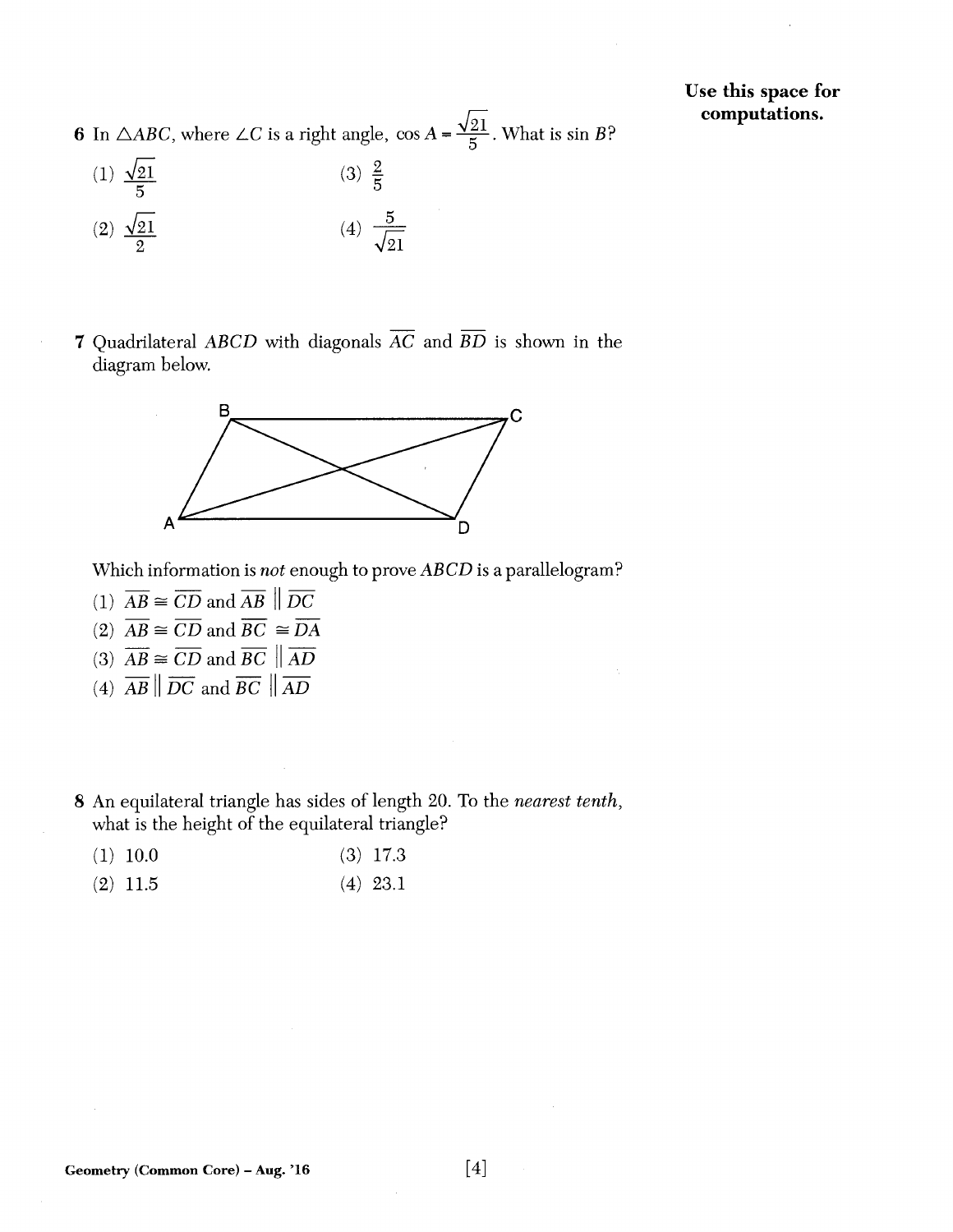Use **this** space **for computations.** 

9 Given:  $\triangle AEC$ ,  $\triangle DEF$ , and  $\overline{FE} \perp \overline{CE}$ 



What is a correct sequence of similarity transformations that shows  $\triangle AEC \sim \triangle DEF$ ?

- (1) a rotation of 180 degrees about point *E* followed by a horizontal translation
- (2) a counterclockwise rotation of 90 degrees about point E followed by a horizontal translation
- $(3)$  a rotation of 180 degrees about point E followed by a dilation with a scale factor of 2 centered at point *E*
- ( 4) a counterclockwise rotation of 90 degrees about point *E*  followed by a dilation with a scale factor of 2 centered at point *E*
- **10** In the diagram of right triangle ABC, CD intersects hypotenuse  $\overline{AB}$  at  $\overline{D}$ .



If  $AD = 4$  and  $DB = 6$ , which length of  $\overline{AC}$  makes  $\overline{CD} \perp \overline{AB}$ ?

- (1)  $2\sqrt{6}$  (3)  $2\sqrt{15}$
- (2)  $2\sqrt{10}$  (4)  $4\sqrt{2}$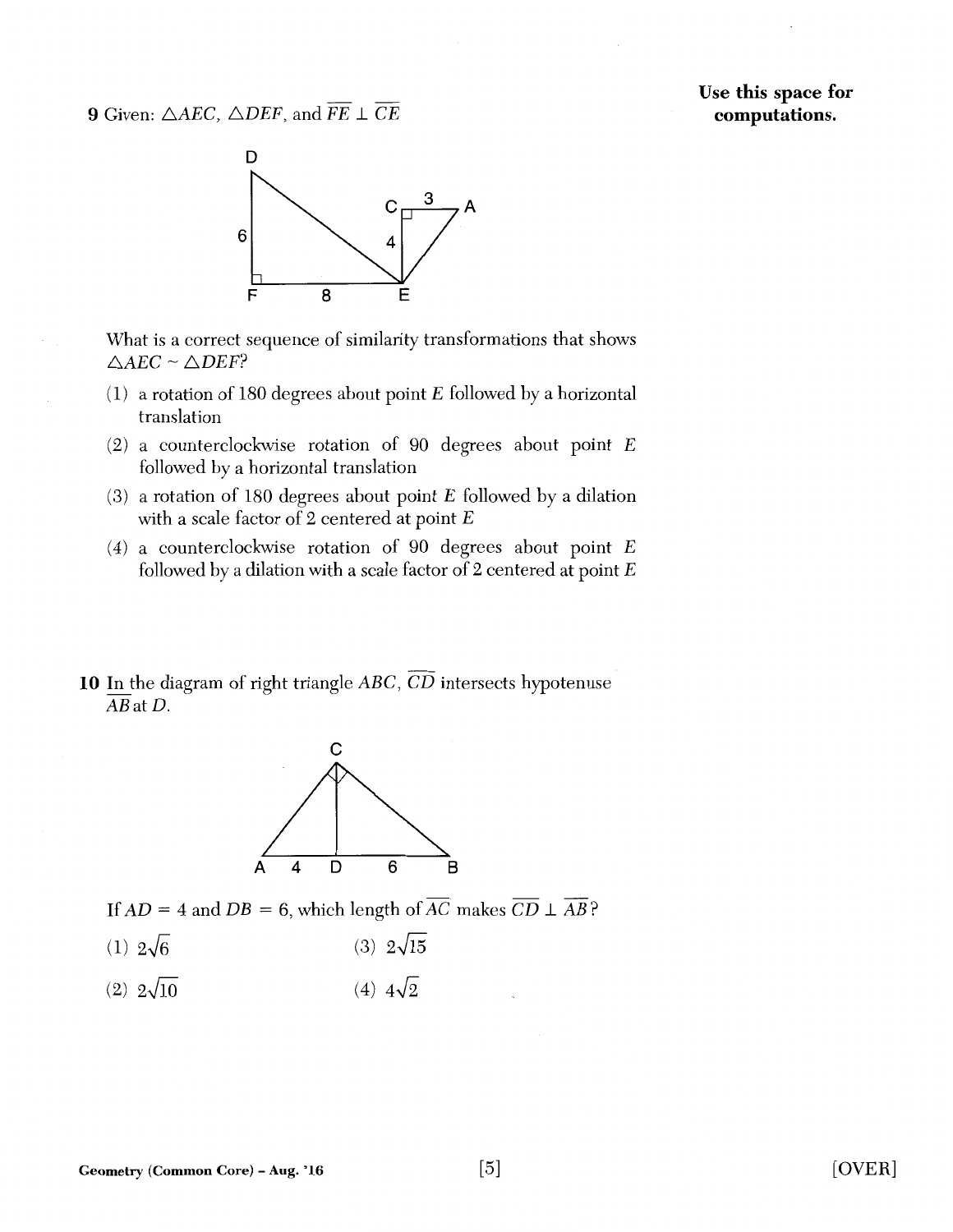**11** Segment *CD* is the perpendicular bisector of *AB* at *E.* Which pair of segments does *not* have to be congruent?

Use **this** space **for computations.** 

(1)  $\overline{AD}, \overline{BD}$  (3)  $\overline{AE}, \overline{BE}$ (2)  $\overline{AC}, \overline{BC}$  (4)  $\overline{DE}, \overline{CE}$ 

**12** In triangle *CHR, O* is on  $\overline{HR}$ , and *D* is on  $\overline{CR}$  so that  $\angle H \cong \angle RDO$ .



If  $RD = 4$ ,  $RO = 6$ , and  $OH = 4$ , what is the length of  $CD$ ?

| $(1)$ $2\frac{2}{3}$ |  | $(3)$ 11 |
|----------------------|--|----------|
|                      |  |          |

- (2)  $6\frac{2}{3}$  (4) 15
- **13** The cross section of a regular pyramid contains the altitude of the pyramid. The shape of this cross section is a
	- (1) circle  $(3)$  triangle
	- (2) square (4) rectangle
- **14** The diagonals of rhombus *TEAM* intersect at P(2,l). If the equation of the line that contains diagonal  $\overline{TA}$  is  $y = -x + 3$ , what is the equation of a line that contains diagonal  $\overline{EM}$ ?
	- (1)  $y = x 1$ (3)  $y = -x - 1$
	- (2)  $y = x 3$ (4)  $y = -x - 3$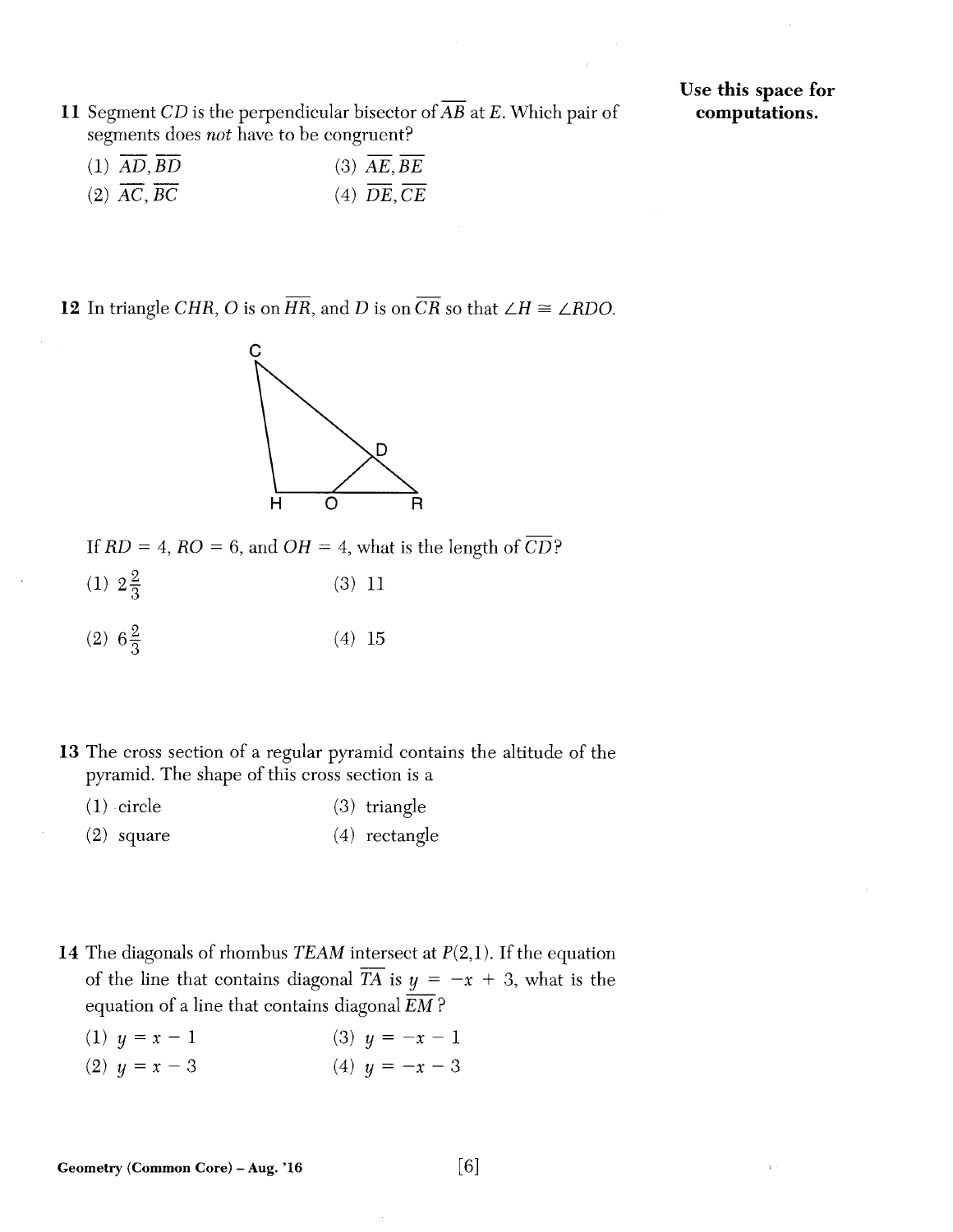**15** The coordinates of vertices A and B of  $\triangle ABC$  are  $A(3,4)$  and  $B(3,12)$ . If the area of  $\triangle ABC$  is 24 square units, what could be the coordinates of point C?

Use **this** space **for computations.** 

- (1) (3,6)  $(3) (-3,8)$
- $(2)$   $(8,-3)$ (4) (6,3)

**16** What are the coordinates of the center and the length of the radius of the circle represented by the equation

 $x^2 + y^2 - 4x + 8y + 11 = 0$ ?

- (1) center  $(2, -4)$  and radius 3
- (2) center  $(-2,4)$  and radius 3
- (3) center  $(2, -4)$  and radius 9
- (4) center  $(-2,4)$  and radius 9
- **1** 7 The density of the American white oak tree is 752 kilograms per cubic meter. If the trunk of an American white oak tree has a circumference of 4.5 meters and the height of the trunk is 8 meters, what is the approximate number of kilograms of the trunk?
	- (1) 13 (3) 13,536
	- (2) 9694 (4) 30,456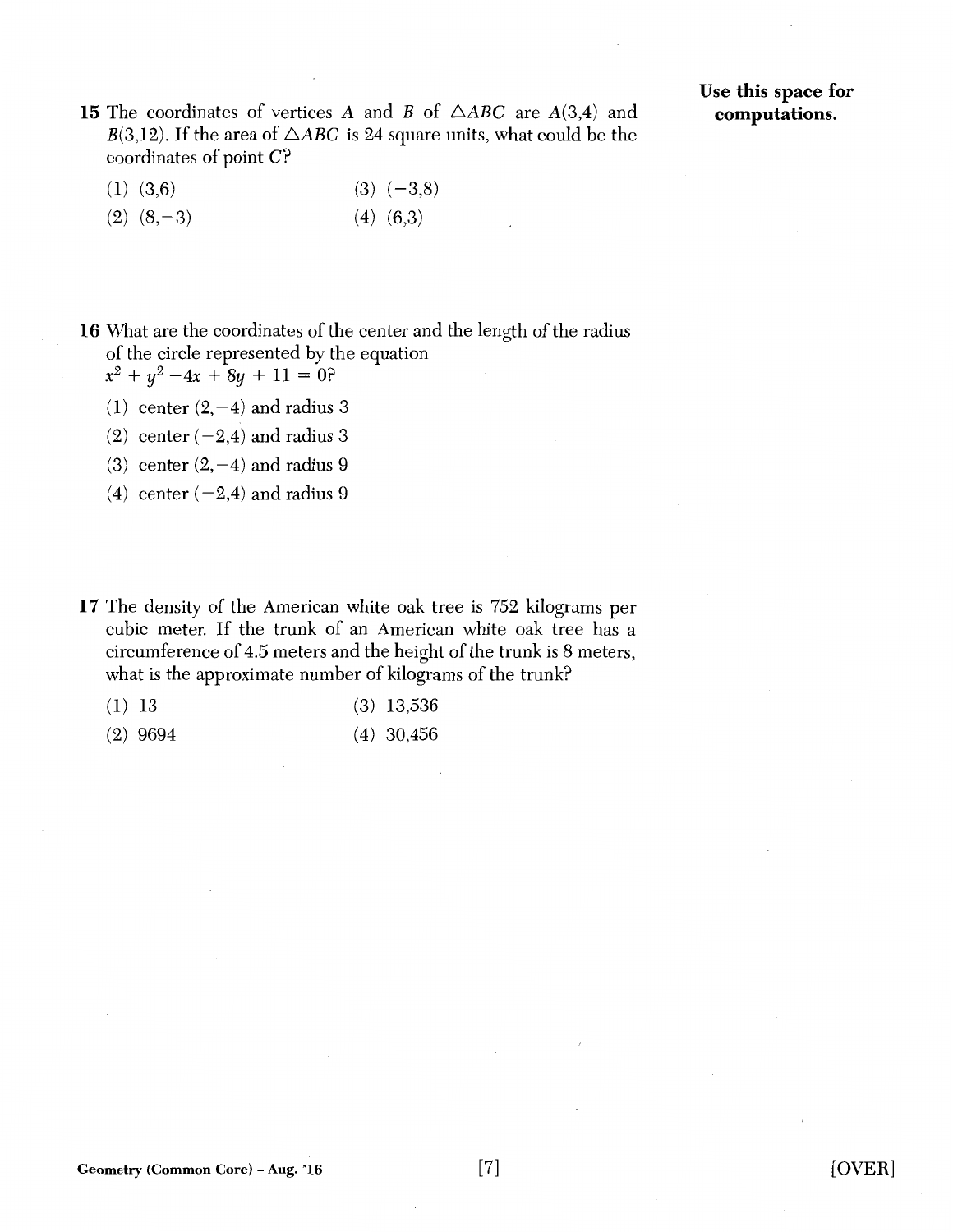18 Point P is on the directed line segment from point  $X(-6, -2)$  to point  $Y(6,7)$  and divides the segment in the ratio 1:5. What are the coordinates of point P?

Use this space for computations.

- (1)  $(4,5\frac{1}{2})$ (3)  $(-4\frac{1}{2},0)$
- (4)  $(-4,-\frac{1}{2})$ (2)  $\left(-\frac{1}{2},-4\right)$
- 19 In circle O, diameter  $\overline{AB}$ , chord  $\overline{BC}$ , and radius  $\overline{OC}$  are drawn, and the measure of arc BC is 108°.



Some students wrote these formulas to find the area of sector COB:

Amy  $\frac{3}{10} \cdot \pi \cdot (BC)^2$ Beth  $\frac{108}{360} \cdot \pi \cdot (OC)^2$ Carl  $\frac{3}{10} \cdot \pi \cdot \frac{1}{2} (AB)^2$ Dex  $\frac{108}{360} \cdot \pi \cdot \frac{1}{2} (AB)^2$ 

#### Which students wrote correct formulas?

- (1) Amy and Dex ( 3) Carl and Amy
- (2) Beth and Carl (4) Dex and Beth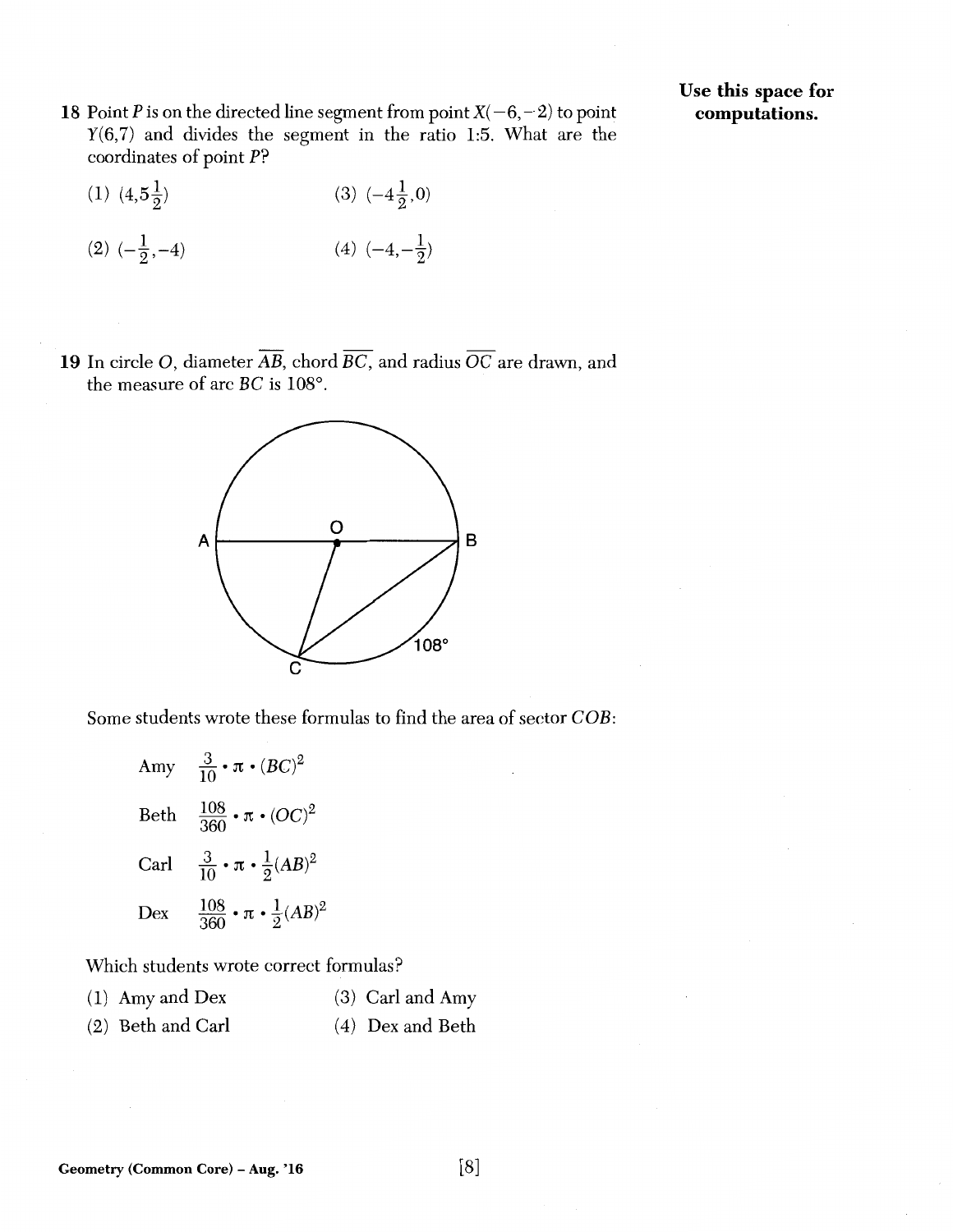20 Tennis balls are sold in cylindrical cans with the balls stacked one on top of the other. A tennis ball has a diameter of 6.7 cm. To the *nearest cubic centimeter,* what is the minimum volume of the can that holds a stack of 4 tennis balls?

### Use this space for computations.

- (1) 236 (3) 564
- (2) 282 (4) 945
- **21** Line segment  $A'B'$ , whose endpoints are  $(4,-2)$  and  $(16,14)$ , is the image of  $\overline{AB}$  after a dilation of  $\frac{1}{2}$  centered at the origin. What is the length of  $\overline{AB}$ ?
	- (1) 5 (3) 20
	- (2) 10  $(4)$  40
- 22 Given:  $\triangle ABE$  and  $\triangle CBD$  shown in the diagram below with  $\overline{DB} \cong \overline{BE}$



Which statement is needed to prove  $\triangle ABE \cong \triangle CBD$  using only  $SAS \cong SAS$ ?

| (1) $\angle CDB \cong \angle AEB$ | $(3) AD \cong CE$ |  |
|-----------------------------------|-------------------|--|
|                                   |                   |  |

(2)  $\angle AFD \cong \angle EFC$  (4)  $AE \cong CD$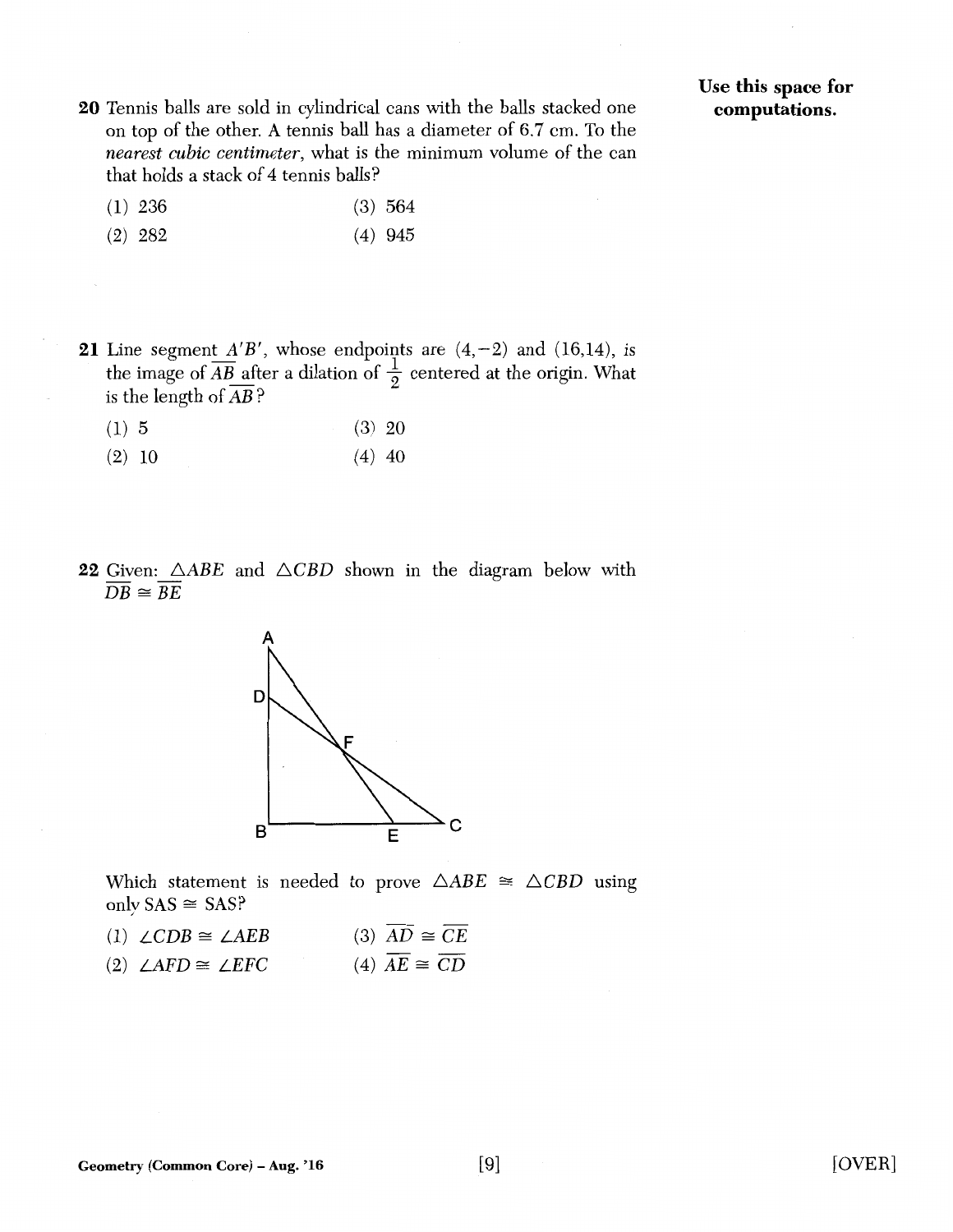**23** In the diagram below,  $\overline{BC}$  is the diameter of circle  $A$ .

Use this space for computations.



Point D, which is unique from points B and C, is plotted on circle *A.* Which statement must always be true?

- (1)  $\triangle BCD$  is a right triangle.
- (2)  $\triangle BCD$  is an isosceles triangle.
- (3)  $\triangle BAD$  and  $\triangle CBD$  are similar triangles.
- (4)  $\triangle BAD$  and  $\triangle CAD$  are congruent triangles.
- 24 In the diagram below, *ABCD* is a parallelogram, *AB* is extended through *B* to *E*, and  $\overline{CE}$  is drawn.

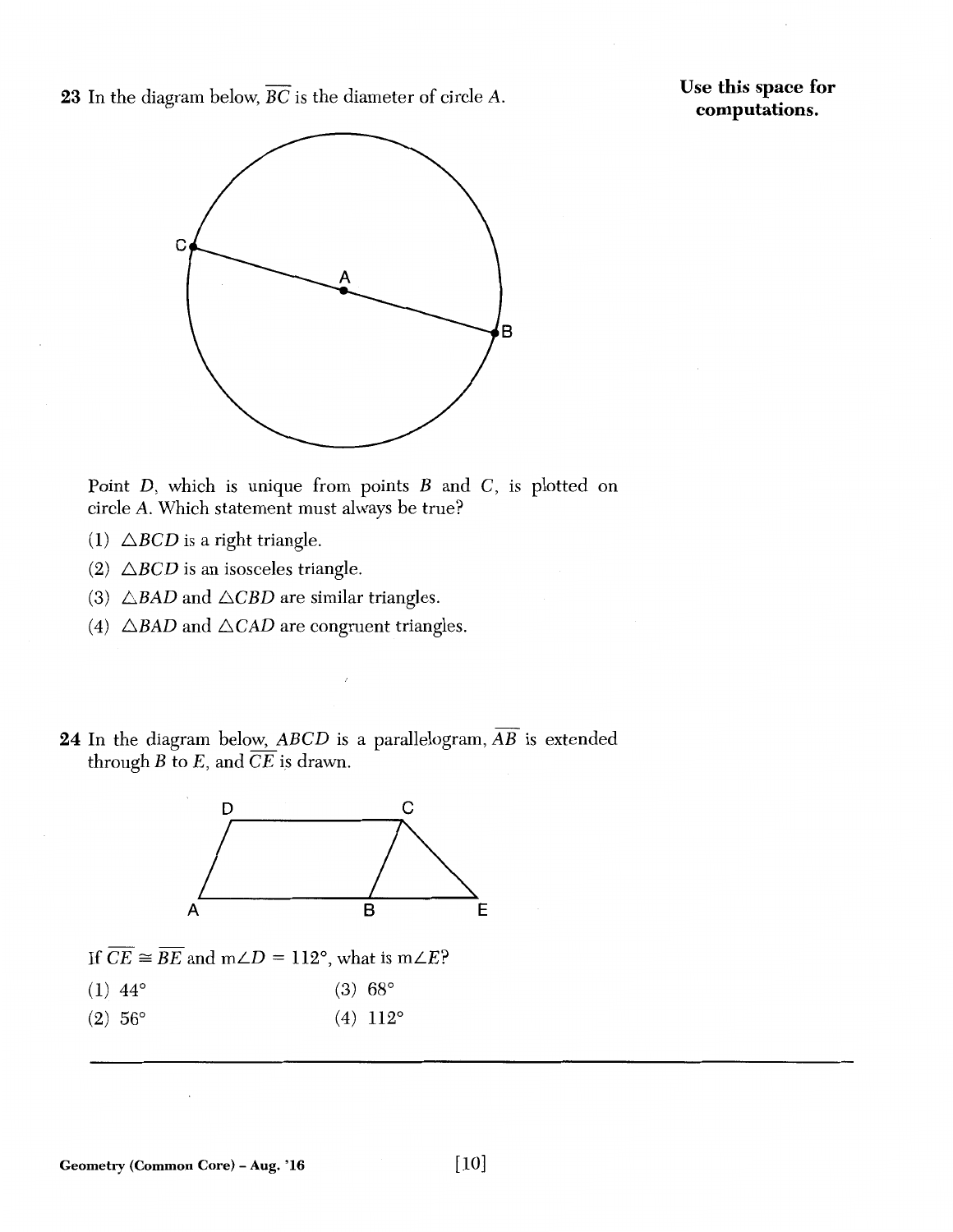#### Part II

Answer all 7 questions in this part. Each correct answer will receive 2 credits. Clearly indicate the necessary steps, including appropriate formula substitutions, diagrams, graphs, charts, etc. Utilize the information provided for each question to determine your answer. Note that diagrams are not necessarily drawn to scale. For all questions in this part, a correct numerical answer with no work shown will receive only 1 credit. All answers should be written in pen, except for graphs and drawings, which should be done in pencil.  $[14]$ 

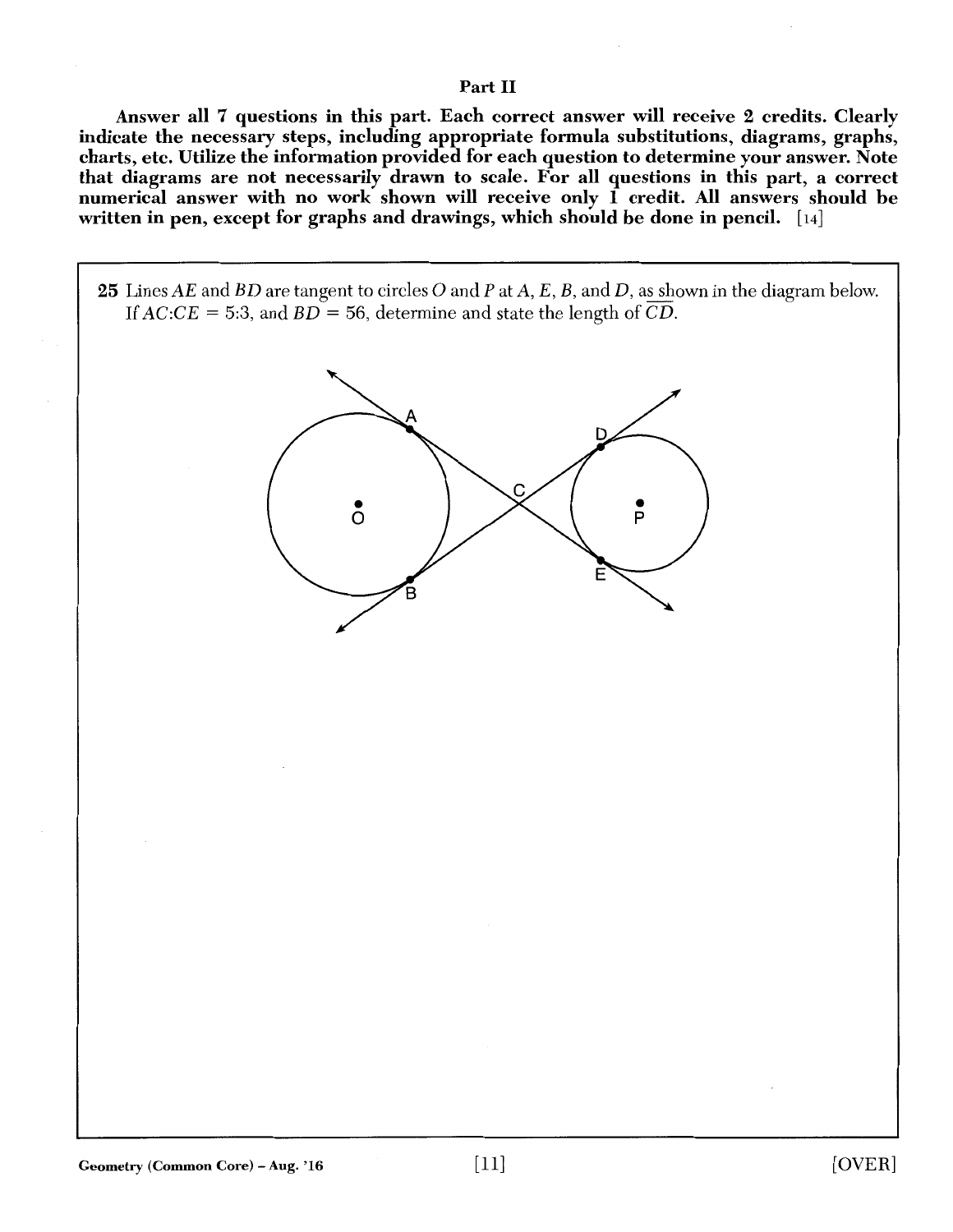26 In the diagram below,  $\triangle ABC$  has coordinates  $A(1,1)$ ,  $B(4,1)$ , and  $C(4,5)$ . Graph and label  $\triangle A''B''C''$ , the image of  $\triangle ABC$  after the translation five units to the right and two units up followed by the reflection over the line  $y = 0$ .

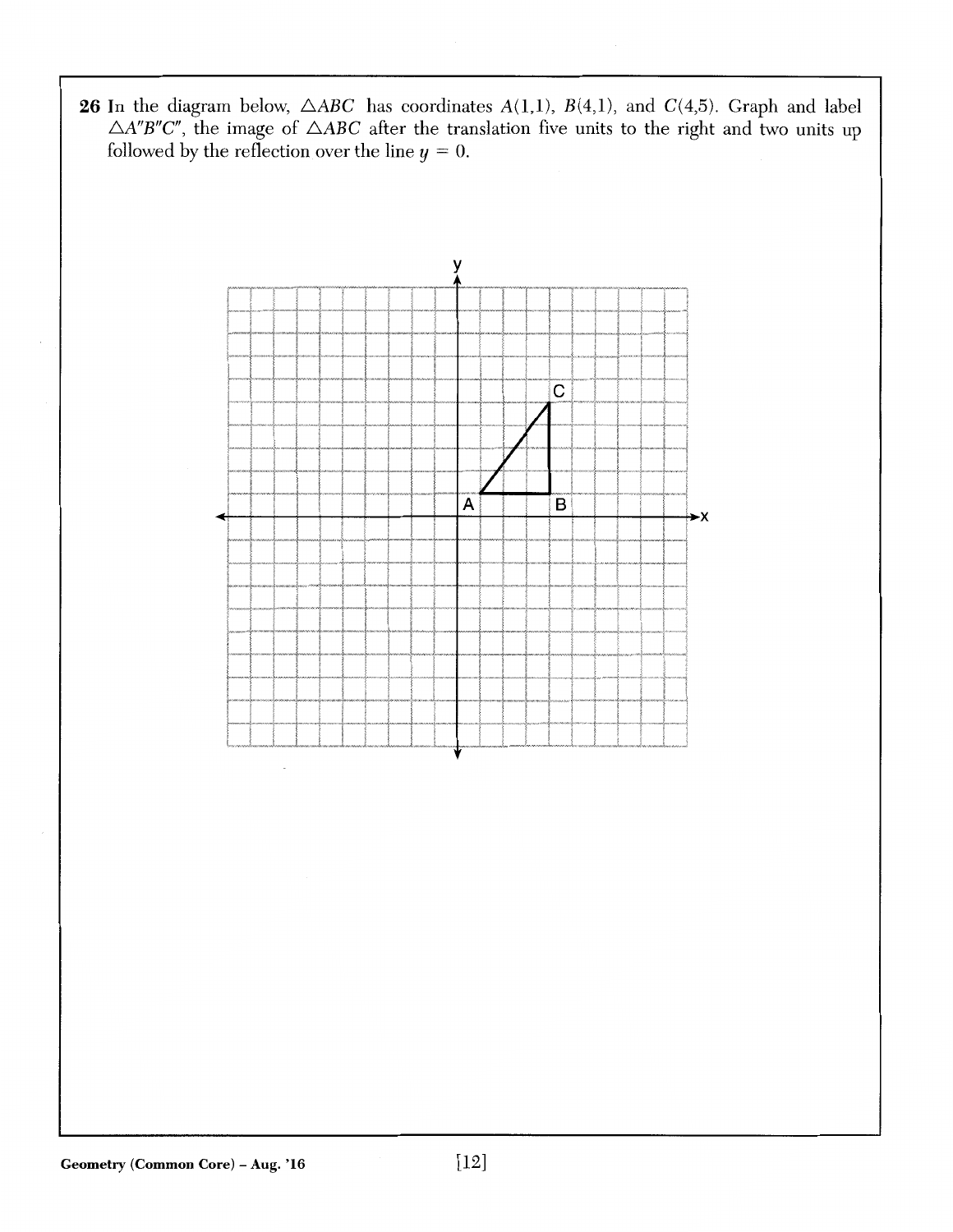${\bf 27}$  A regular hexagon is rotated in a counterclockwise direction about its center. Determine and state the minimum number of degrees in the rotation such that the hexagon will coincide with itself.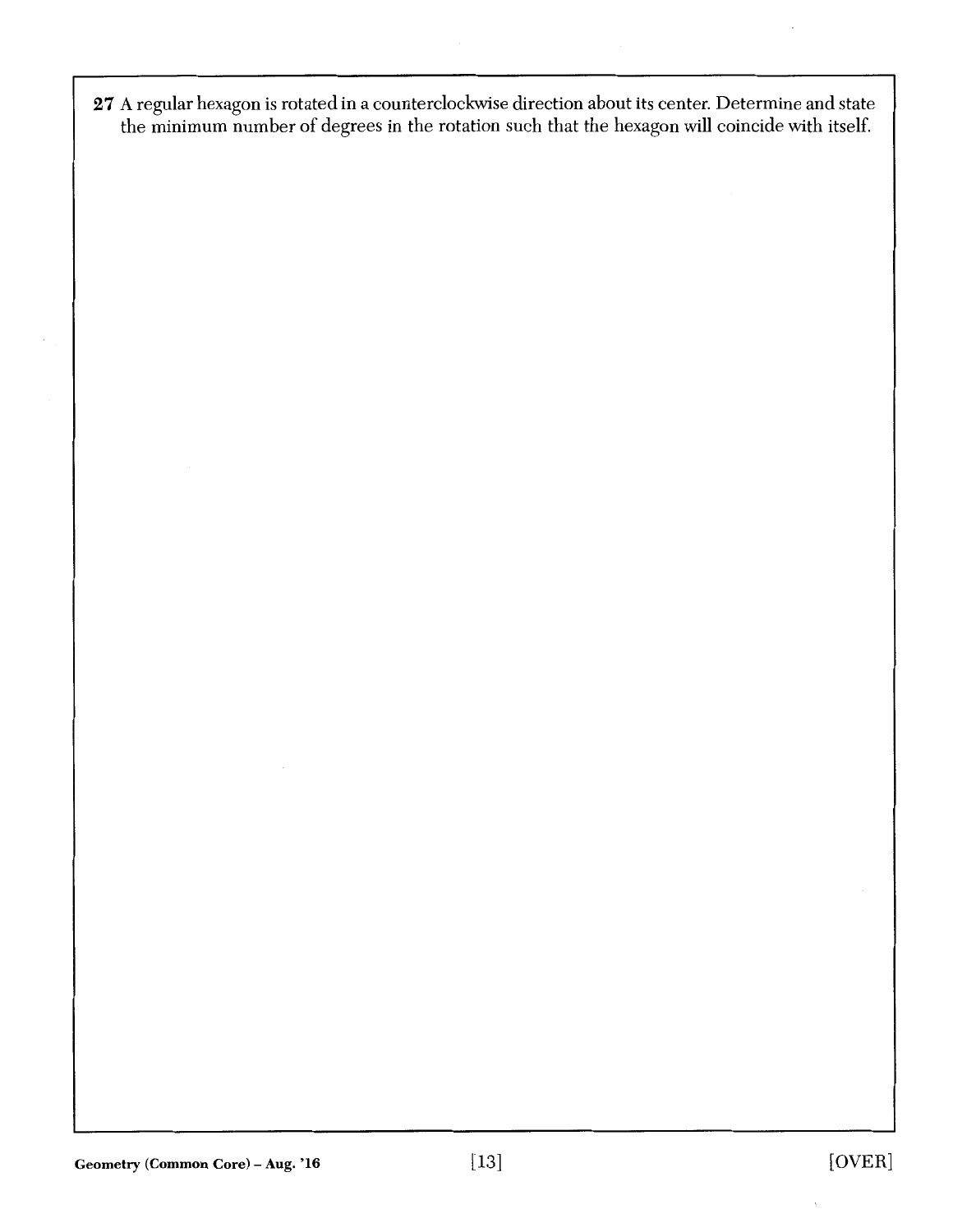

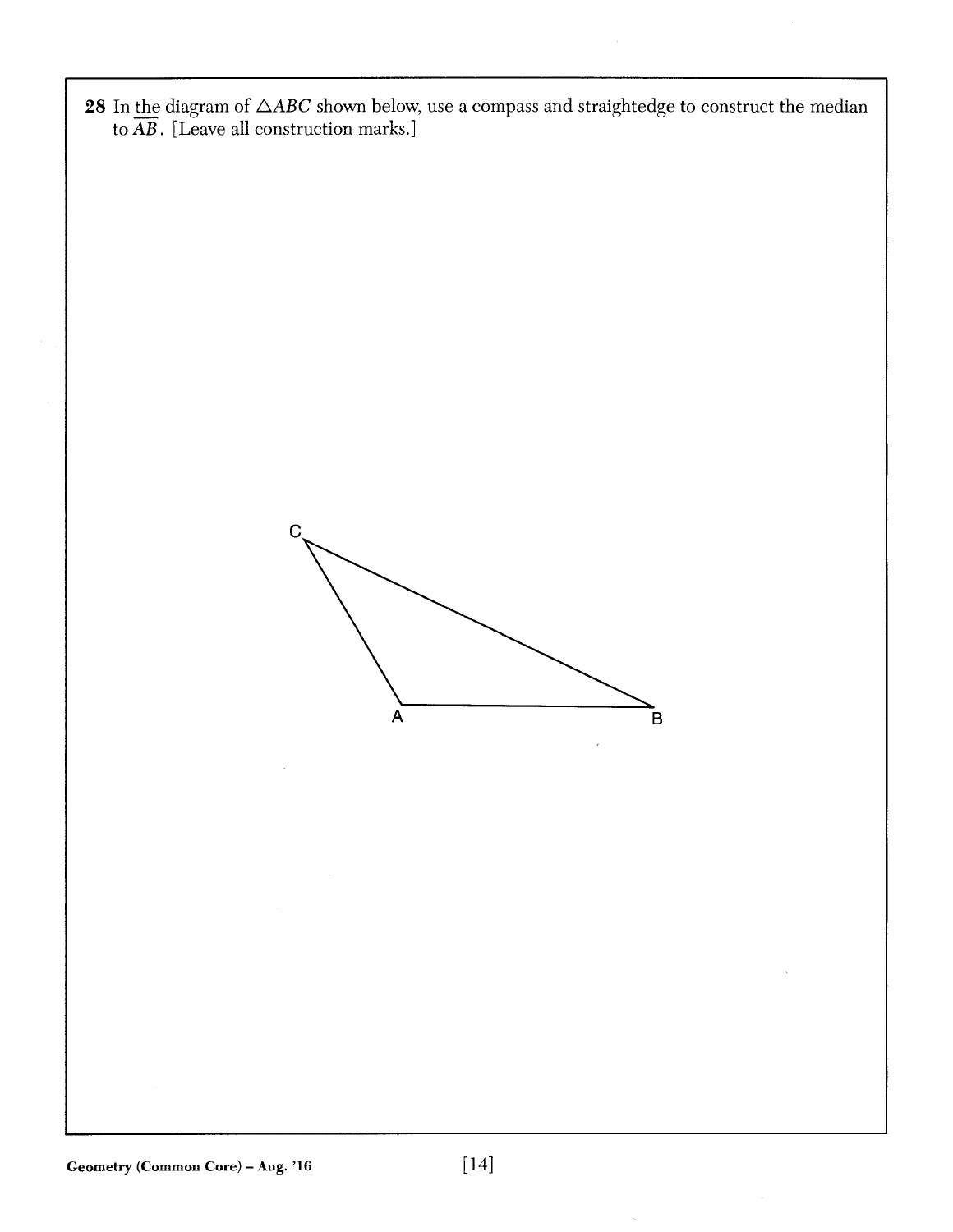29 Triangle *MNP* is the image of triangle *]KL* after a 120° counterclockwise rotation about point Q. If the measure of angle  $\tilde{L}$  is 47° and the measure of angle N is 57°, determine the measure of angle M. Explain how you arrived at your answer.

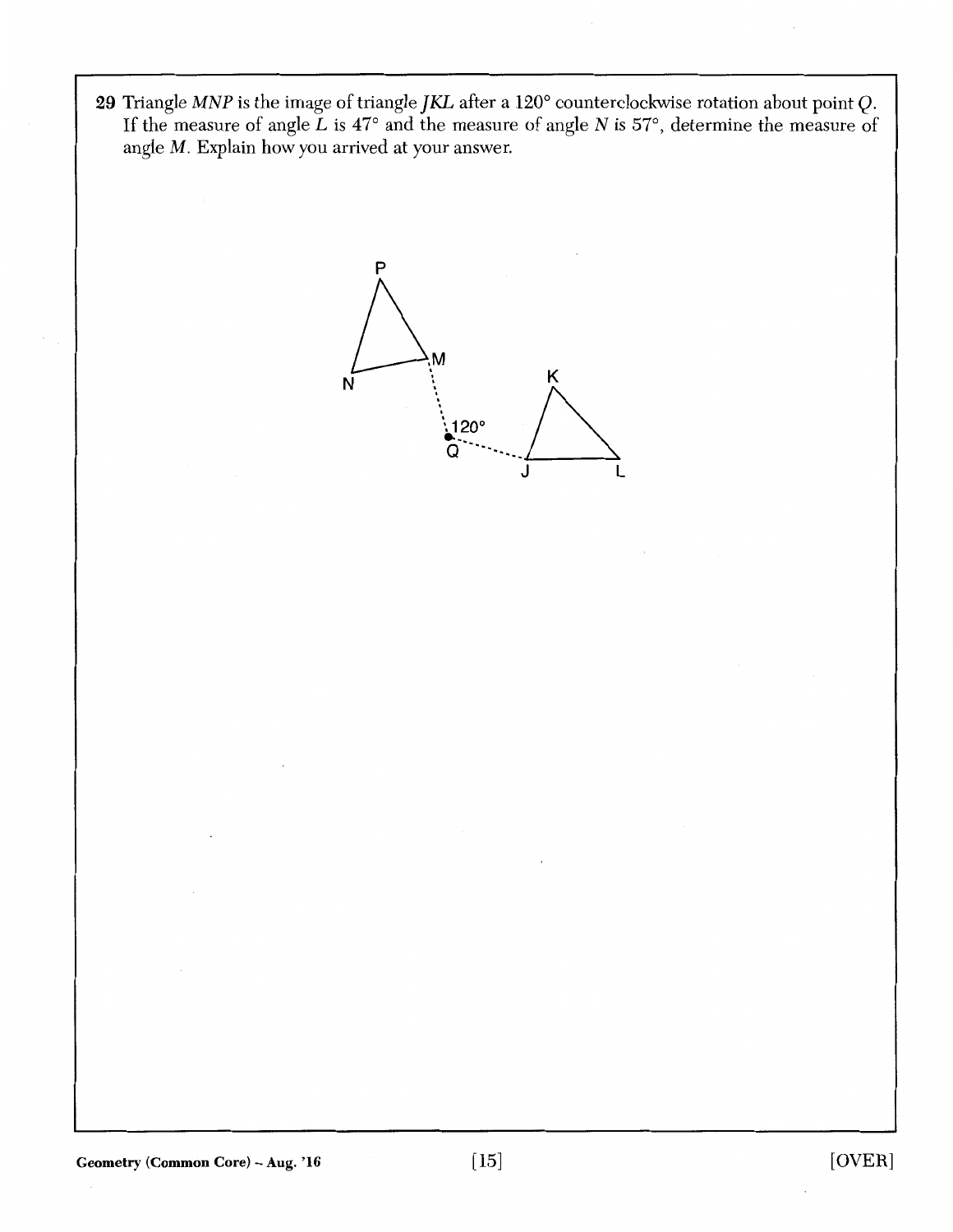30 A circle has a center at (1,-2) and radius of 4. Does the point (3.4,1.2) lie on the circle? Justify your answer.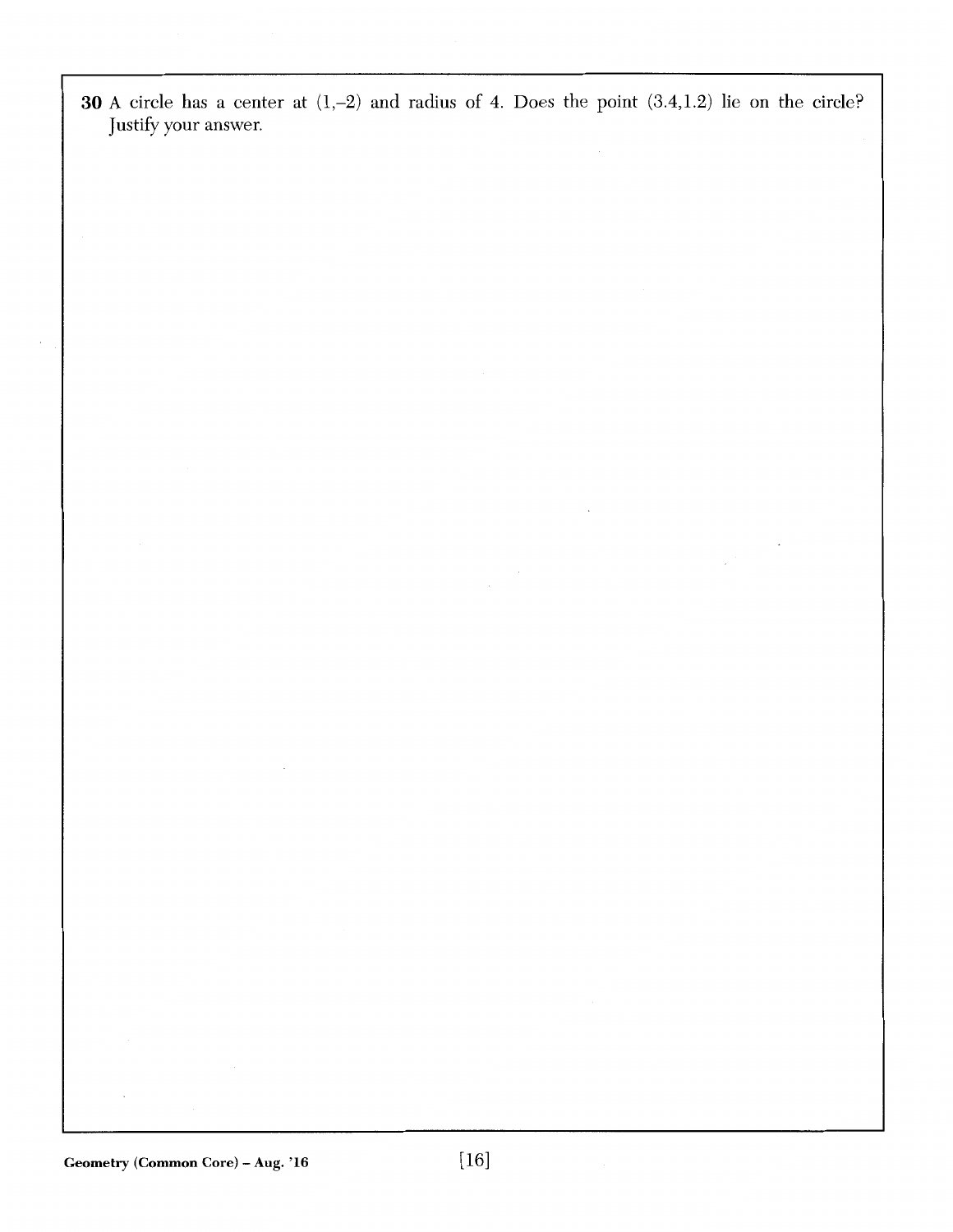31 In the diagram below, a window of a house is 15 feet above the ground. A ladder is placed against the house with its base at an angle of 75° with the ground. Determine and state the length of the ladder to the *nearest tenth of a foot.* 

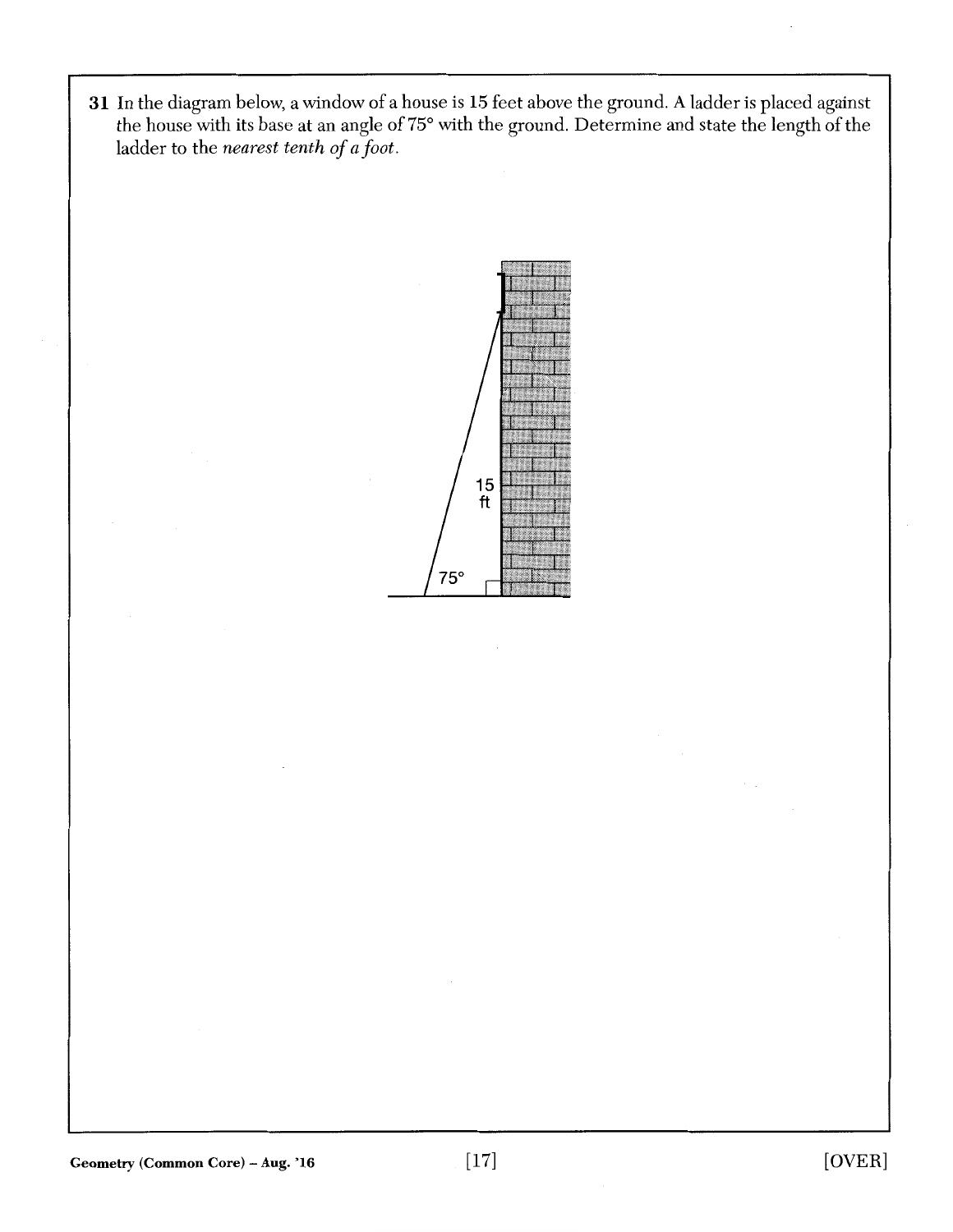#### Part III

Answer all 3 questions in this part. Each correct answer will receive 4 credits. Clearly indicate the necessary steps, including appropriate formula substitutions, diagrams, graphs, charts, etc. Utilize the information provided for each question to determine your answer. Note that diagrams are not necessarily drawn to scale. For all questions in this part, a correct numerical answer with no work shown will receive only I credit. All answers should be written in pen, except for graphs and drawings, which should be done in pencil. [12]

32 Using a compass and straightedge, construct and label  $\triangle A'B'C'$ , the image of  $\triangle ABC$  after a dilation with a scale factor of 2 and centered at B. [Leave all construction marks.]



Describe the relationship between the lengths of *AC* and *A'C'.*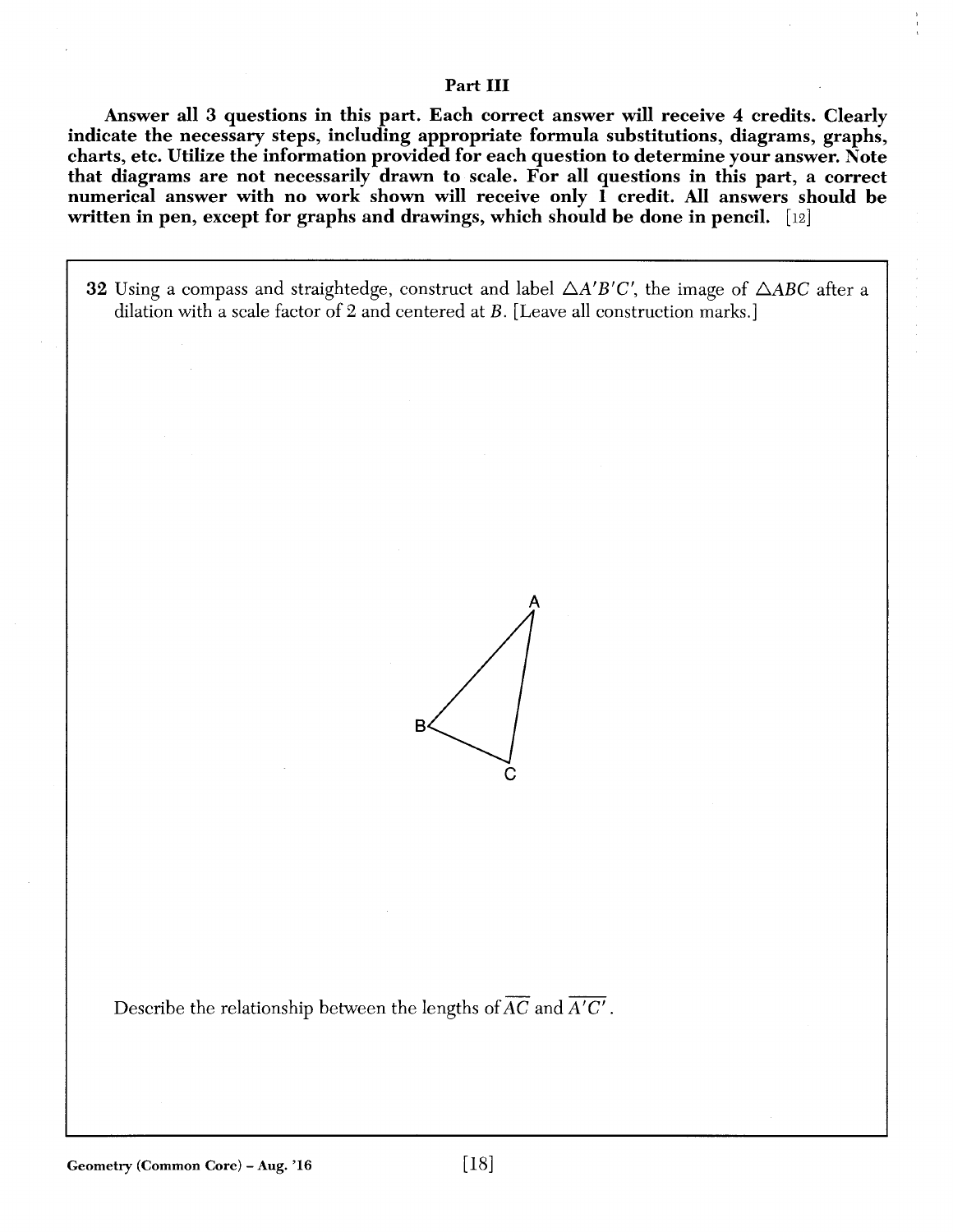



Let  $\triangle A'B'C'$  be the image of  $\triangle ABC$  after a rotation about point *A*. Determine and state the location of *B'* if the location of point *C'* is (8,-3). Explain your answer.

Is  $\triangle DEF$  congruent to  $\triangle A'B'C'$ ? Explain your answer.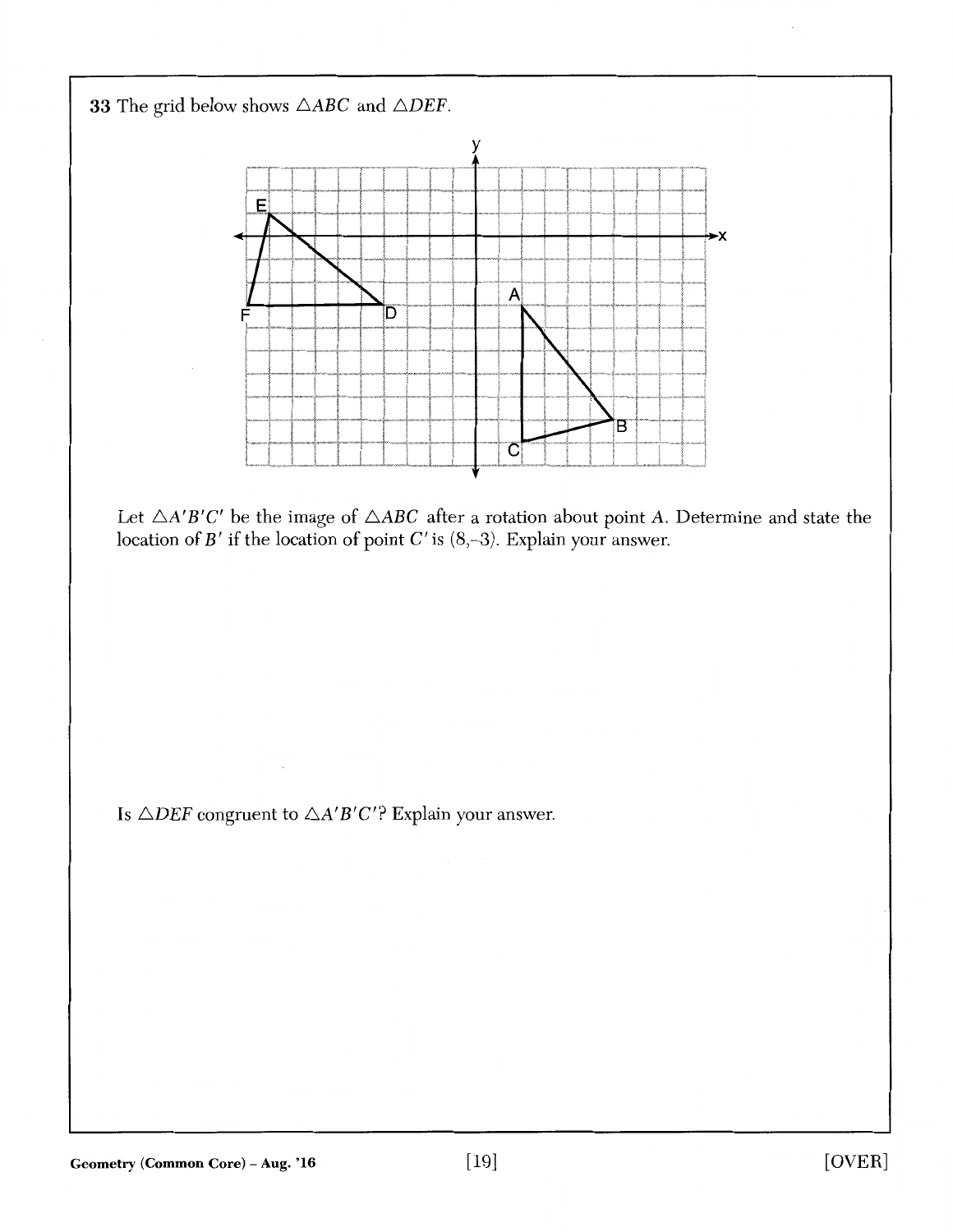34 As modeled below, a movie is projected onto a large outdoor screen. The bottom of the 60-foot-tall screen is 12 feet off the ground. The projector sits on the ground at a horizontal distance of 75 feet from the screen.



Determine and state, to the *nearest tenth of a degree*, the measure of  $\theta$ , the projection angle.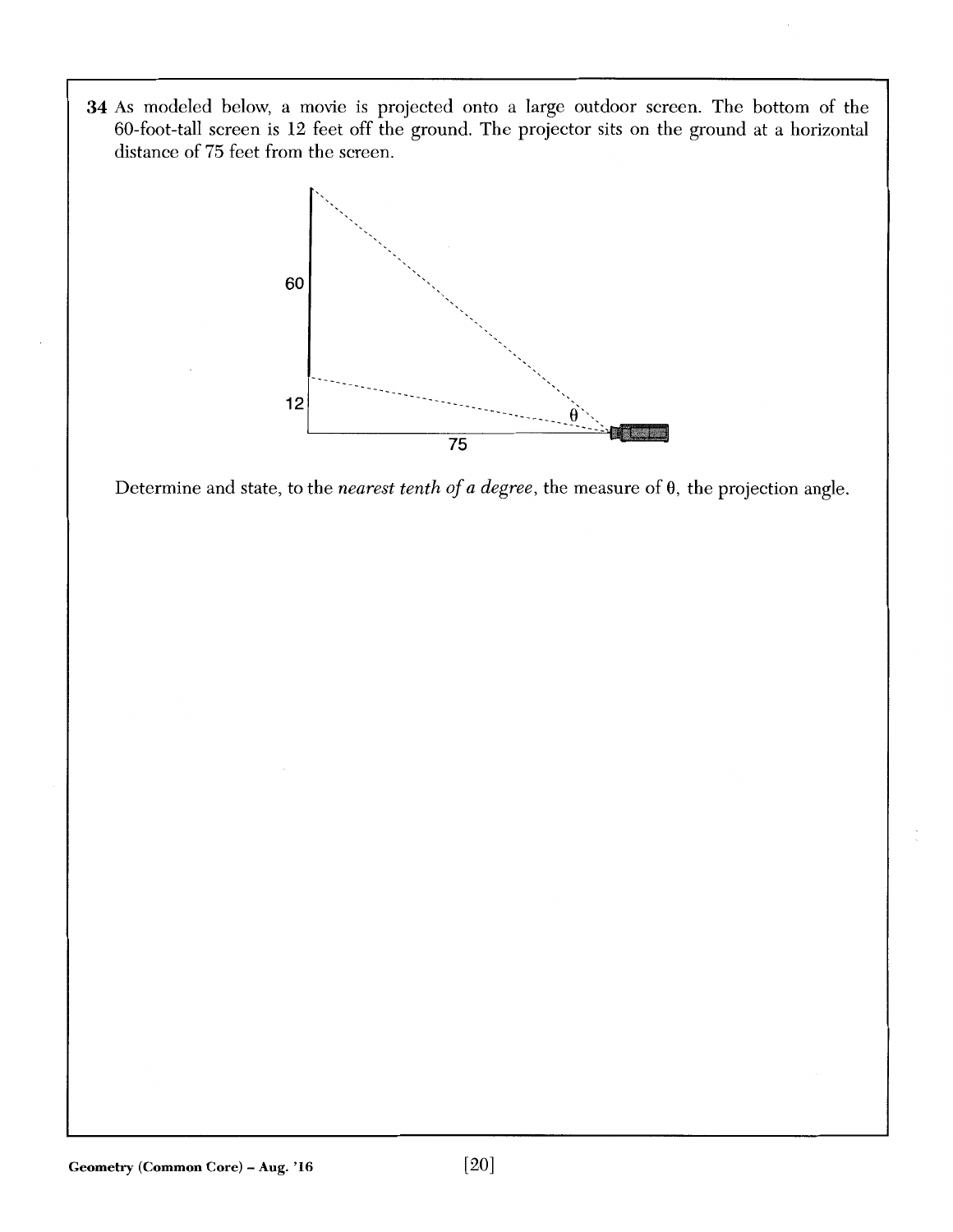#### Part IV

Answer the 2 questions in this part. Each correct answer will receive 6 credits. Clearly indicate the necessary steps, including appropriate formula substitutions, diagrams, graphs, charts, etc. Utilize the information provided for each question to determine your answer. Note that diagrams are not necessarily drawn to scale. For all questions in this part, a correct numerical answer with no work shown will receive only I credit. All answers should be written in pen, except for graphs and drawings, which should be done in pencil. [12]